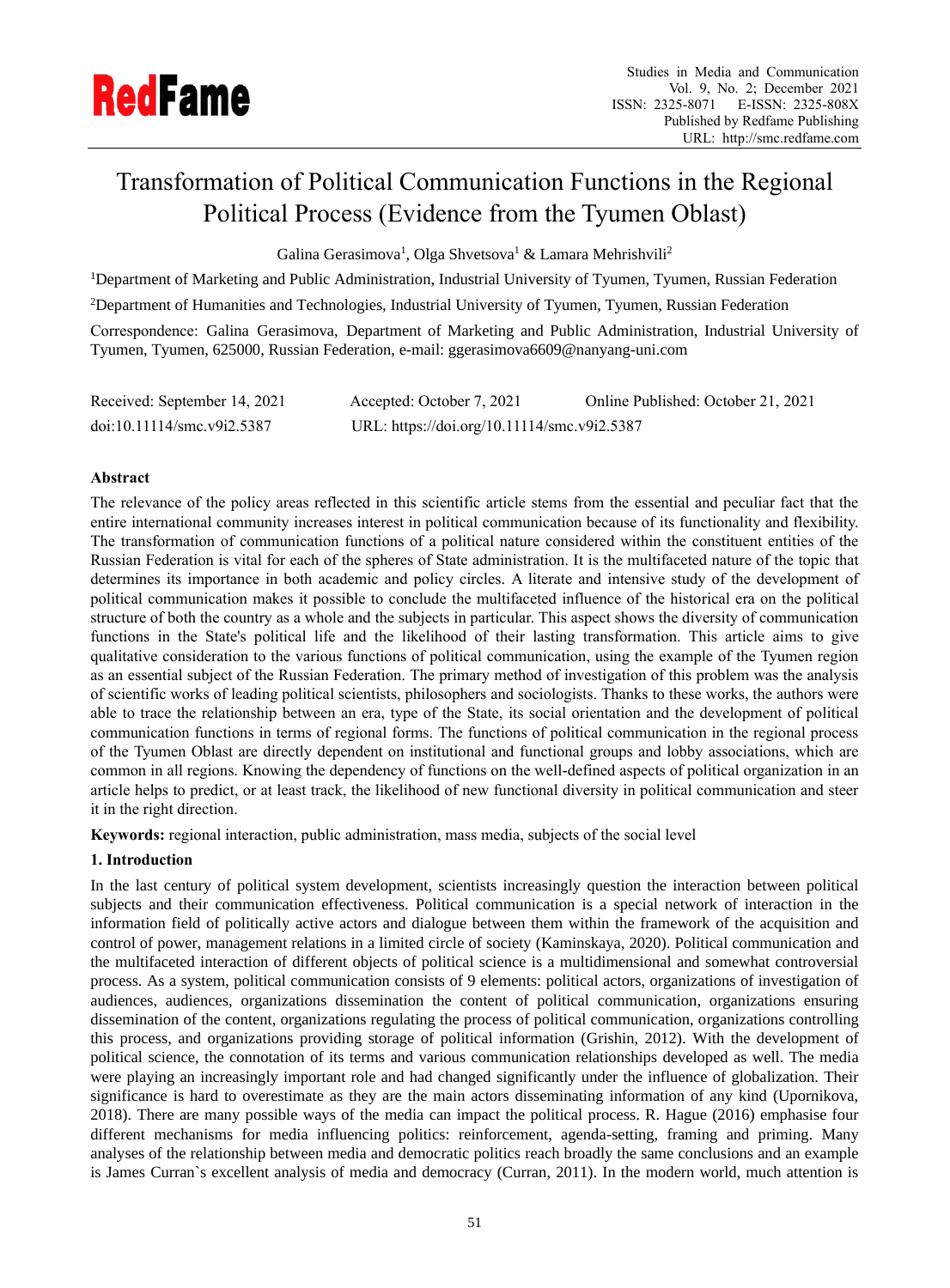paid to the development of online mass media and their influence on political processes and public policy. The most important groups with regional rhetoric are the constituent entities of the Russian Federation, represented by the regions, autonomous regions, autonomous okrugs, republics, regions, and cities of federal significance. The heads of these administrative units bear the most significant responsibility in regional policy. The most important things for future development are happening between mayors, city heads, and governors. That is why the authors carry out this study on the example of the Tyumen region as a subject of the Russian Federation.

Another essential and integral group involved in political communication is subjects of the social level. They include such units: classes, ethnos, groups, individuals, bourgeoisie, working-class, national groups, and many others. Subjects belonging to another level of the political aspect – the institutional one – also play a significant role. The most common are the State itself, its parties, trade unions, universities, schools, etc. There are also functional subjects, such as the army, various lobbies, transnational corporations, and churches. One of the largest and most successful trade unions, the Tyumen Interregional Union of Trade Union Organizations, is currently operating in the Tyumen Oblast. The higher authorities in the form of the city and Oblast Duma and administration listen and turn for advice to the socially and politically active citizens of this association.

Joining trade unions is the simplest and most effective way to participate in modern political communication. Their political connection with the Tyumen authorities helps establish two-way communication between the "elite" and the "counter elite". The political party is a more modernized and developed instrument for political discourse. Regional branches of such leading parties, as the Liberal Democratic Party of Russia (LDPR), the Communist Party of the Russian Federation (CPRF), and United Russia are registered in Tyumen. Among them, there are also less prevalent parties based on party elections held recently: "Patriots of Russia", "Party for Justice", "Party of People's Freedom", etc. Due to such a wide range of impact schemes, political communication functions become flexible and always ready to adapt to the system (Pozdnyakova, 2019). The examination of the main functions in the political world, which are inherent in the first place to State structures, is a vital and fundamental part of the study. Thus, the regulatory and information function creates the foundation of all policy and its interaction with subjects (Stychkov, 2017). With the development of the State, other political layers, so-called pressure groups, have become increasingly important. These include political parties, political movements, trade unions, and the lobby. Looking at how much their role is changing, it is possible to say that it is within their existence that the modern political reality emerges (Nazarov, 2020).

## **2. Materials and Methods**

The study was based mainly on theoretical writings by authoritative scholars who, through qualitative analysis, presented knowledge of political communication in the most structured way possible. Also, the process of reformation of discussions between different bodies of regions and federation was monitored. This made it possible to identify as precisely as possible the reasons for the change in the functions of communication, their development, and the shifting of focus concerning the political stage of development of the State.

Among the researched works are the studies of such scientists as: T. Kaminskaya (2020), M. Grachev (2020), K. Schuhmann (2018) D. Kiran (2018), etc. Their contribution to the development of political science made it possible to analyse the transformation of the function of all political communication as a vast stratum of society. The authors considered the works from the perspective of contemporary research, based on the classic examples of these researchers. The works of K. Schuhmann (2018) and T. Kaminskaya (2020) were studied. They made it possible to competently inscribe all the fundamental principles of building society and its dialogue with the elite strata into the modern picture of the world. Through this part of the study, the authors have identified the main functions of modern political communication, which can vary depending on the interpretation of individual scientists. These functions include dissemination of ideological and political values, knowledge about politics, political information; integration and regulation of political relations; development of public (political) opinion; propagation of political culture, its development among individuals; political and cultural exchange; preparation of the public for participation in politics.

Since the purpose of the study was to examine the various functions of political communication qualitatively, it was essential to read scientific works intended to review each function individually. Since the change of these functions appears in the creating history for the present study, authors tool the works of different periods relevant to the subject matter. The research was carried out based on the Tyumen oblast, which is a collective image of all the constituent entities of the Russian Federation. Therefore, the main criterion in this area was to choose the most critical bodies of communication. Thus, the authors analysed the local media, their political agenda, and the federal centre's contradictions. Various information portals have become the primary sources in this field. Within the framework of the online publications in Tyumen and Tyumen Oblast, the most relevant news on the public and political agenda is published. The information flows from articles, interviews, news, and other forms of news journalism. In addition to the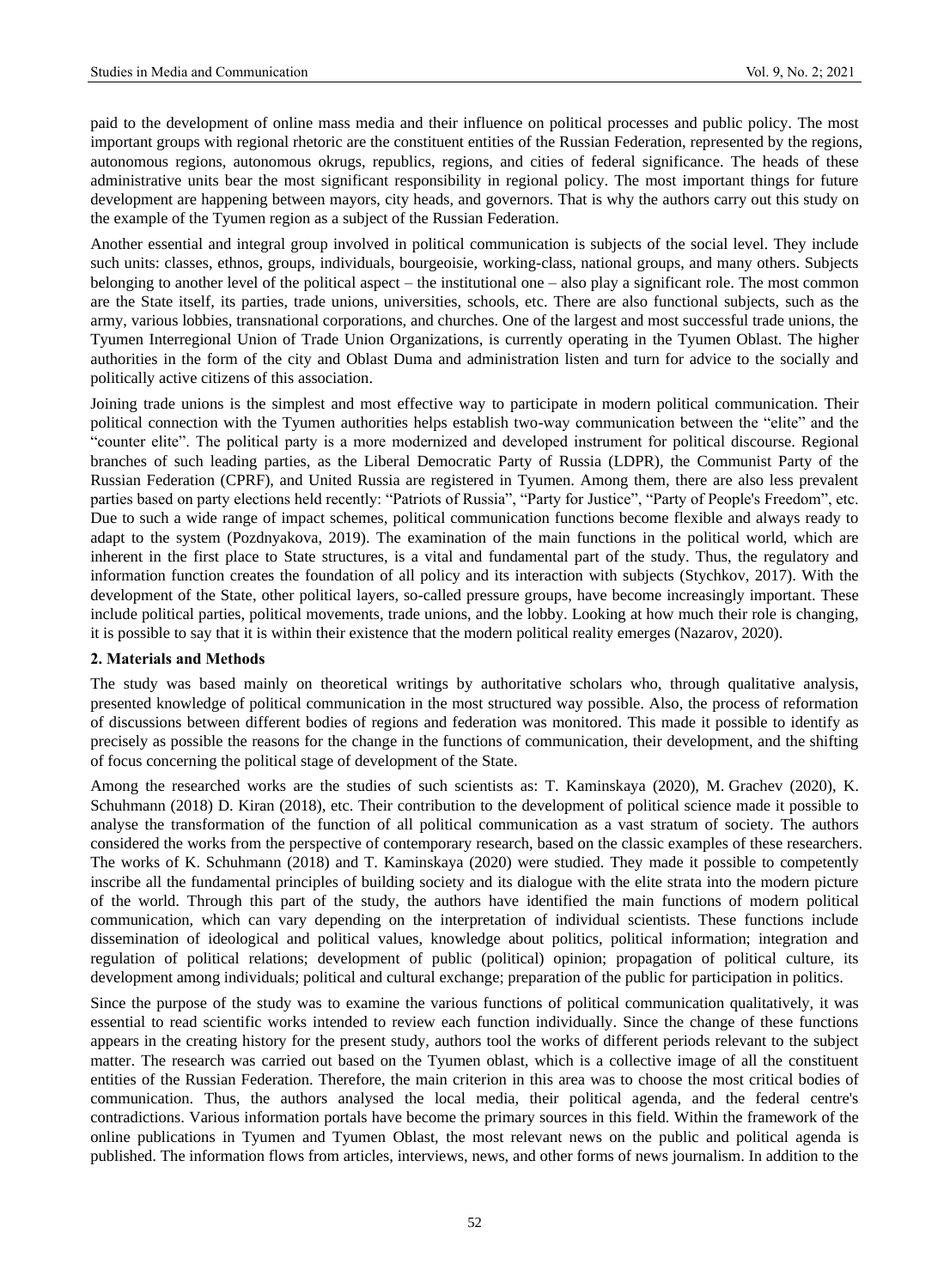media, the study examines the region's administrative units, including the Governor's Advisory Council and the Administration (Leiserson, 2020; Romeu & Alvarez, 2019).

Also, as a subject of communication, the work considers parties, political movements, trade unions. According to the results, they play a critical role in this contact. The structure and ambiguity of lobbying and pressure groups expanded the field of study as well. The quality of communication, its ideological orientation, and the objectives pursued vary depending on which subject influences the dialogue with the centre. This comprehensive study of the various elements of political communication makes it possible to see the reasons for the development and changes in the functions inherent in the political sphere more clearly.

#### **3. Results**

According to the study, successful political rhetoric depends on the quantity and quality of the knowledge of its participants in the period of its implementation and the readiness of such bodies as the State and the party apparatus to implement it not in an only safe, but effective manner. Successful political communication is the most competent and effective way to hold or seize power in a situation of uneven or unstable direction. An essential outcome of the study was understanding the following factor: a State is the basis of any successful political communication. Moreover, having studied scientists' research, it is also worth noting the importance of a structural approach to activities such as politics. This is necessary due to the variability of this sphere and its constant movement. To prevent the world from plunging into chaos, there is a way of conducting a policy that includes enlightened political communication, transformed by the development of the State and social relations in general. Through active interaction with citizens of the country and organizations, leadership control and a general partnership with a more successful member are achieved. Since political communication is an instrument of power, its structure also has an internal institutional dimension, which in the future can be described in accordance with progressive communication policies. This is the primary value of the study – the ability to anticipate the probability of developing already existing functions or creating new ones (Esser et al., 2018).

For all represented subjects, political engagement can provide both a way to address a given issue and debate within different groups. Thus, the regional heads decide which facilities are needed in a given city or in which budget of the state should be invested. Therefore, regional agencies' policy rhetoric is so vital for understanding and communicating the overall political system. The work considers this aspect in the case of the Tyumen Oblast, which comprises important State Districts such as the Khanty-Mansi Autonomous Okrug – Yugra and the Yamalo-Nenets Autonomous Okrug. One of the most critical and influential channels for successful and high-quality political rhetoric is, of course, the media. As a matter of public policy, these are directly national newspapers, channels, radio stations, and websites. This type of receiving, processing, and transmitting information originated with the birth of the State. With the evolution of the social and political system, the components of the media have also changed. Since each public and partly commercial facility has its well-structured press service whose purpose is to disseminate information to various sectors and groups of society, it is now possible to obtain information from a verified source. Thus, there is a relatively wide range of different media in the Tyumen Oblast. It can be found in newspapers, magazines, tabloids, radio stations, and television stations. The main reliable source in this field is news publications of state character published for each entity separately. Thus, in Tyumen, news magazines post all-important political changes or events on their portal.

It is essential to note the incredible dynamics of the development of ways to convey information. In 10 years, no one has seen the radio station as an authoritative source, whether for political discourse or mere narrative. The Internet governed the modern world, and information education focused on websites, communities, and social networks. A major breakthrough in political communication at the network community level is feedback, which leads to informed dialogue. The field of information technology is growing and developing in correlation with the development and growth of the State system. The more modernised the political communication in the country, the more sources of reflection and direction it can be in the media. Thus, the difference between the past and present communications media became apparent (Gil de Zúñiga and Chen, 2019).

The Tyumen Oblast is an excellent example of the separation of political structures. If the official head is the mayor of the Oblast, Alexander Viktorovich Moor, who together with his cabinet and administration represents the elite; the counter elite, in this case, are those who disagree with some decisions taken at the regional level. For example, journalists organize hunger strikes when they are not allowed to perform their work fully. This is the answer to the communication that never happened. The most accessible and understandable communication between the population of Russia and its direct head is "Direct Line with the President", often called by the inhabitants of the Tyumen Oblast. This factor indicates the limited development of the political system due to the specific features of the State. As with all pillars of the State, the political process, which includes direct communication, has several grouped subjects whose list opens up the horizons of how they affect political life.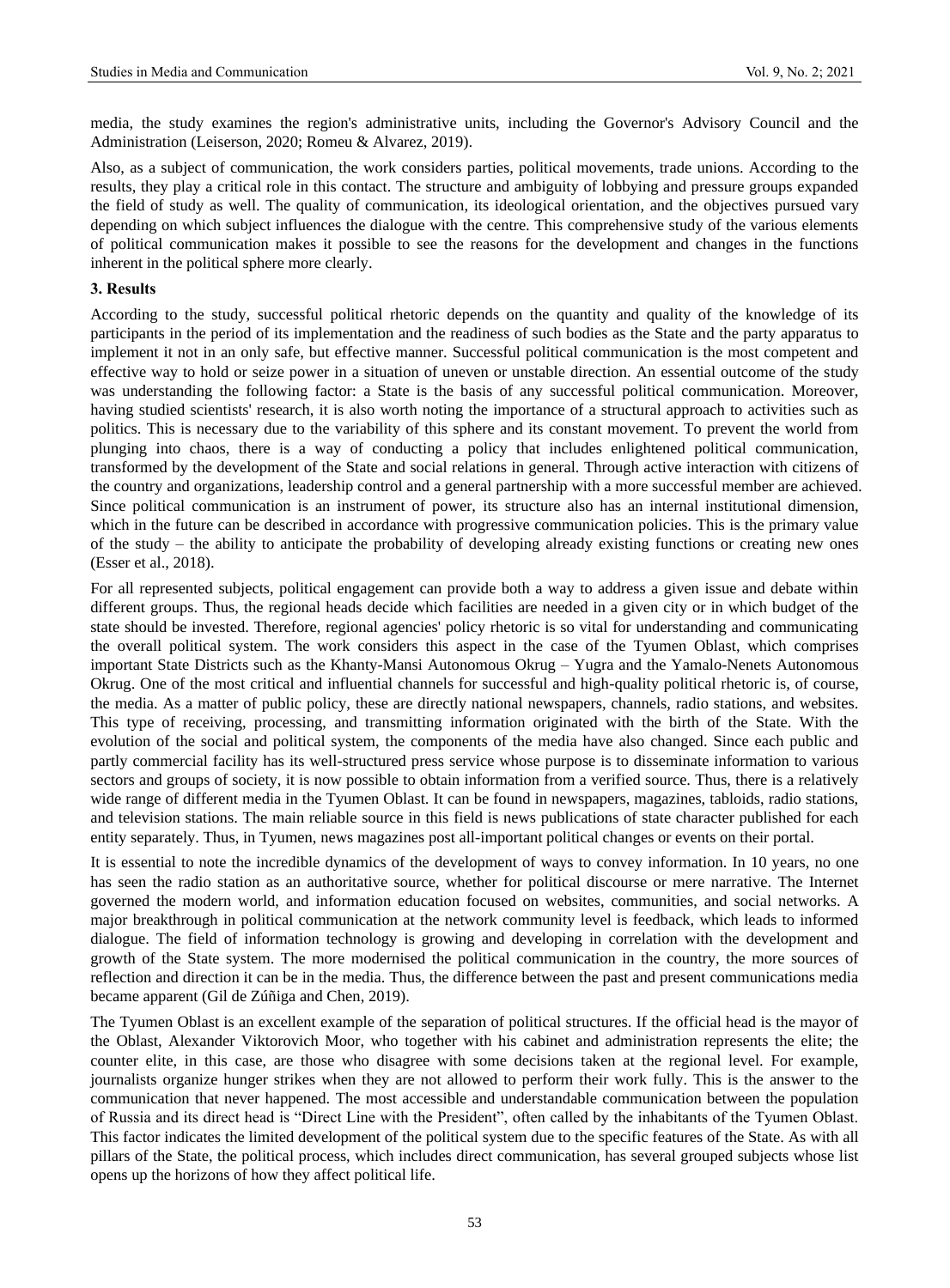Social subjects are an essential and integral group in political communication. These include classes, ethnos, groups, individuals, the bourgeoisie, the working class, national groups, and many other entities. Subjects belonging to another level of the political aspect – the institutional one – also play a significant role. They all have different credibility, but to exclude someone is to reject part of a natural political process. Unlike, for example, the latter group has no vested interest in seizing power. It is often "dragged" into political discourse in connection with the desire to gain credibility, sponsor, or exercise their inherent professional activity. Interest groups are an invisible bridge between public opinion and the highest authority of the State. This is the case of societies of people who come together voluntarily or under duress to represent a particular social or political group. These associations are often called lobbyists. The term is now firmly embedded in the political rhetoric of all countries, including the Russian Federation and its constituents. Although many political scientists believe that lobby groups are an invisible part of corruption, placing private priorities above national priorities, it is through them that various commercial funds exist. There are many such communities in the political sphere, and they have a considerable influence on the entire political process. The main functions of these associations are articulation of interests, information sharing, aggregation of interests, development of political elites.

The most common and affordable way to accumulate people into represented groups is to form trade unions. Joining trade unions is the simplest and most effective way to participate in modern political communication. Their political connection with the Tyumen authorities helps establish two-way communication between the "elite" and the "counter elite". The political party is a more modernized and developed instrument for political discourse. The same applies to the privileges of lobbying groups. They also include large organizations that invest their income in the country's capital; foundations, movements, and other types of political, economic, and social associations. Due to their many levers of influence, their contribution to political communication is immense. Their position in the hierarchy of effectiveness of political rhetoric both in the Tyumen Oblast and in other RF entities is indisputable and justified. With each passing year, the importance of lobby groups will only increase and completely transform political communication. With the development of the modern world, the foundation of which was born on the economic success and progression of the power of capitalism, the financial sector becomes the most authoritative both in politics and in the public sphere (Marczak, 2020).

In terms of regional attempts to adapt to transformation, the primary indicator is international conferences, which are often held online in today's world. Thus, in summer 2021, there will be various conferences in Tyumen. Interested citizens of other States would join the areas under discussion, such as public life and the army, which was part of political life. The region admits students, schoolchildren, media representatives, and anyone who can contribute to the debate. Ten years ago, humanity could not have imagined how much the availability of online platforms would transform the entire political, economic, social, and scientific debate. This is a breakthrough and a qualitative adaptation of the political system to new factors that come from outside for various reasons. Another essential feature is the active inclusion of important issues and developments of the younger generation in the debate. In a modern and free-thinking world, everyone has every right to express personal opinion among the leaders of the State. This factor represents a proactive change in discourse thanks to the system itself. The infiltration took place from within when the leading authorities decided to change an unnecessarily closed sphere. From these examples, it is clear that there has been a qualitative change in the political communication functions of the regional political process, such as the regulatory and, of course, reactive function.

#### **4. Discussion**

The topic of political communication between actors of state influence, to which this article is devoted, began to interest scientists long before the birth of a stable political state in its modern sense. In any case, sociologists of past centuries have wondered about the relationships between different groups in society, their motivations, and the processes that emerge after making compromises or receiving reactions. There are some contradictions in the theories of the origin of peace. And, as known, they will develop in a certain way. Through extensive research from various sources, it could be stated that after conflicts and disagreements, change always comes. But the main purpose of this study is to analyze the qualitative and positive changes that have shifted the communication between political actors towards a more modernized and progressive impact. The functions studied in this article originated from the most ordinary desires, and it was only over time that they became a whole system.

The study to which this article refers would not have been possible had it not been for the writings of researchers who have been monitoring the development of the political communication function and the political process sector as a whole. Considering that the political sphere develops directly with the State, it was essential to go back to the origins and find the cause of the emergence of political science as a science. Massive research of Russian and world scientists provided general information about the structure of the State. They detailed the process of State creation and its gradual development. Thus, the system of State organization in the Council has changed from a clerical system to a secular one, allowing politics to penetrate ordinary people's lives gradually. Political scientists are now interested in Russia, which changed by following the example of Western countries. It was only after the country's division into administrative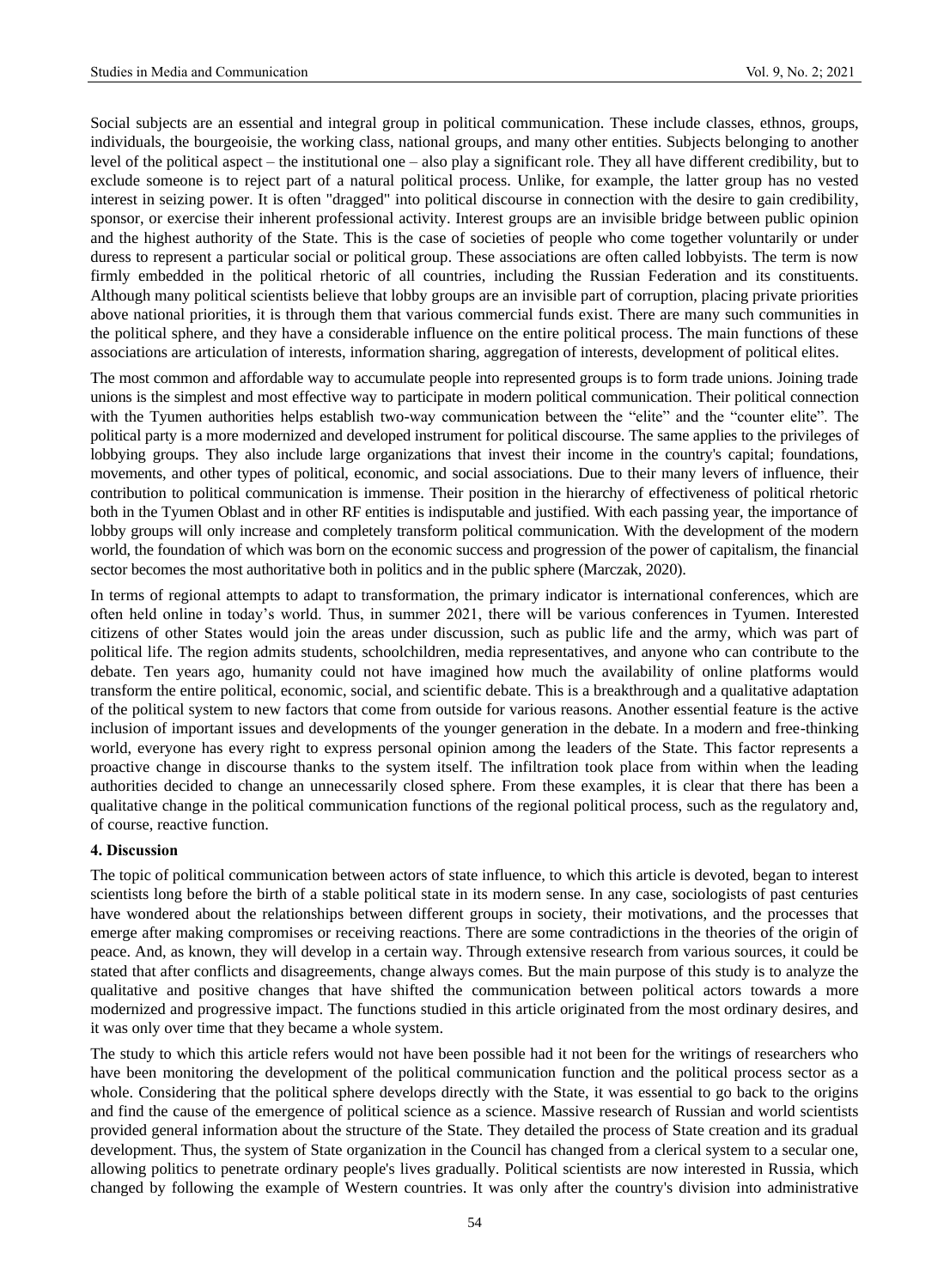units and the transfer of certain autonomy in the decisions that this study became possible since its main subject is the Tyumen Oblast (Fisher, 2018; Lu, 2018).

The paper used both classic examples of their analysis and modern rethinking of certain aspects. T. Kaminskaya (2020) explored the ideas of Walter Lipman, who made the first studies of the interaction of groups in society, as well as the diversity of subjects and objects in science dialogues. This researcher is best known for introducing the term "stereotype" into natural language. In this respect, it is essential to note that political science and all its fields extend the sciences of philosophy and psychology. Therefore, the first thoughts of W. Lippmann play a vital role in the study. It is here that the informative function of political communication begins to emerge. The world is expanding and opening from different sides. The views of this researcher transformed into the political paradigm of T. Kaminskaya (2020), who drew a qualitative parallel between sociological and political functions. In her opinion, sociological sciences differ only in what narrow field is sociology, political science, or psychology. If you look at the diversity of these sciences, you can understand that they are all a single paradigm of the structure of society. Therefore, according to Kaminskaya, it is essential not to limit knowledge to one sphere only, but to try to see as much as possible around. To reinforce her view, T. Kaminskaya devoted her scientific study to the works of W. Lippmann, as he was the first to notice the similarity of different branches of science and the limitations of science to only one sphere. The parallel drawn by the scientist fits the study perfectly. Political communication functions do not change only after major political upheavals or reform changes. They can progress from the development of absolutely all spheres of society.

Suppose you look a little bit more deeply at the ideas of W. Lippmann. In that case, you can understand that this person started to develop his thought not only in the realm of the state-society but also in such relations as the state-companies, the state-brokers, state-journalists, etc. Based on a broader world view, W. Lippmann contributed to the emergence of public relations science and thus broadened the horizons of social interaction. Russian researchers made an important contribution to the development of political sciences. Thus, according to M. Grachev (2020), the term "political communication" came into use after World War II, when all countries had to communicate with each other most strongly and stably. This function could be called unifying or connecting. This layer of communication makes it possible to speak of a convergence of views between different political groups, not only in the regions of one country but throughout the world as a whole. This principle lays down ideology in political groups. It is important to note how strong the international situation is for all countries, but the overall problem in the State for all regions is equally critical. The classical postulates of the 16th century proved relevant to modern research. Thus, in his critical article, K. Schuhmann (2018) managed to adopt "Leviathan" by Thomas Hobbes to the modern world. According to a slightly softened view of Thomas Hobbes theory, represented by "war of all against all" and propagating that country's natural state is anarchy, there is always a struggle for power in the world. This is a natural state of affairs for rival parties or candidates for one position.

In studying this field, it is impossible to do without a qualitative analysis of works written by such leading authors as American political scientist A. Bentley and Italian sociologist V. Pareto. It is their idea to create such concepts in world political science and sociology as "elite" and "counter elite". American scientist D. Kiran considered this political theory primarily in terms of management. Due to the difference in scientific detail, D. Kiran provided an interesting view of political elites. Like Bentley and Pareto, the researcher talks about how vital connecting political elites and counter elites are. His theory stems from the following: if there is no communication between the federal centre and various political actors, all regions will suffer. Thus, all economic moans, management, business, and other spheres are dependent on the correct implementation of public policies (Kiran, 2018).

As a rule, the State is an elite in the philosophical sense. Counter elites are the opposition strata of society. These two polar social layers will become the symbol of the driving force of the entire political process. During the development of their theory, researchers have come to distinguish a particular and rather specific unit – "Interest groups". This could demonstrate to society that every political leader, represented by a group of people, has unflinching or complex interests. Such perspective provided the proletariat with a metaphorical door to real politics, where only the bourgeoisie was previously. This creates contradictions in standard communication and new functional nuances. This idea is perfectly suited to the study of the political communication of the modern world, as it represents a turning point in the interaction of elites and counter elites. The American political scientist and philosopher Arthur Bentley wrote in his book that the whole political process is governed not so much by the State as by groups of interests that, through their involvement, can quickly and actively monitor conflict zones. A. Fontan (2021) studied this feature in his works. Through such changes, the authorities of a country can react quickly to the outbreak of any political, social, or economic conflict. For the first time, the fourth President of the United States, James Madison, used the political connotation of lobbyism to explain it as a special activity that influences international associations or even organizations with the help of various individuals. I. Upornikova (2018) analyzed This opinion in her works. Lobbying plays a vital role, despite the non-state basis of development. These particular subjects can significantly affect the overall political situation under certain circumstances, giving them a substantial advantage in the political process.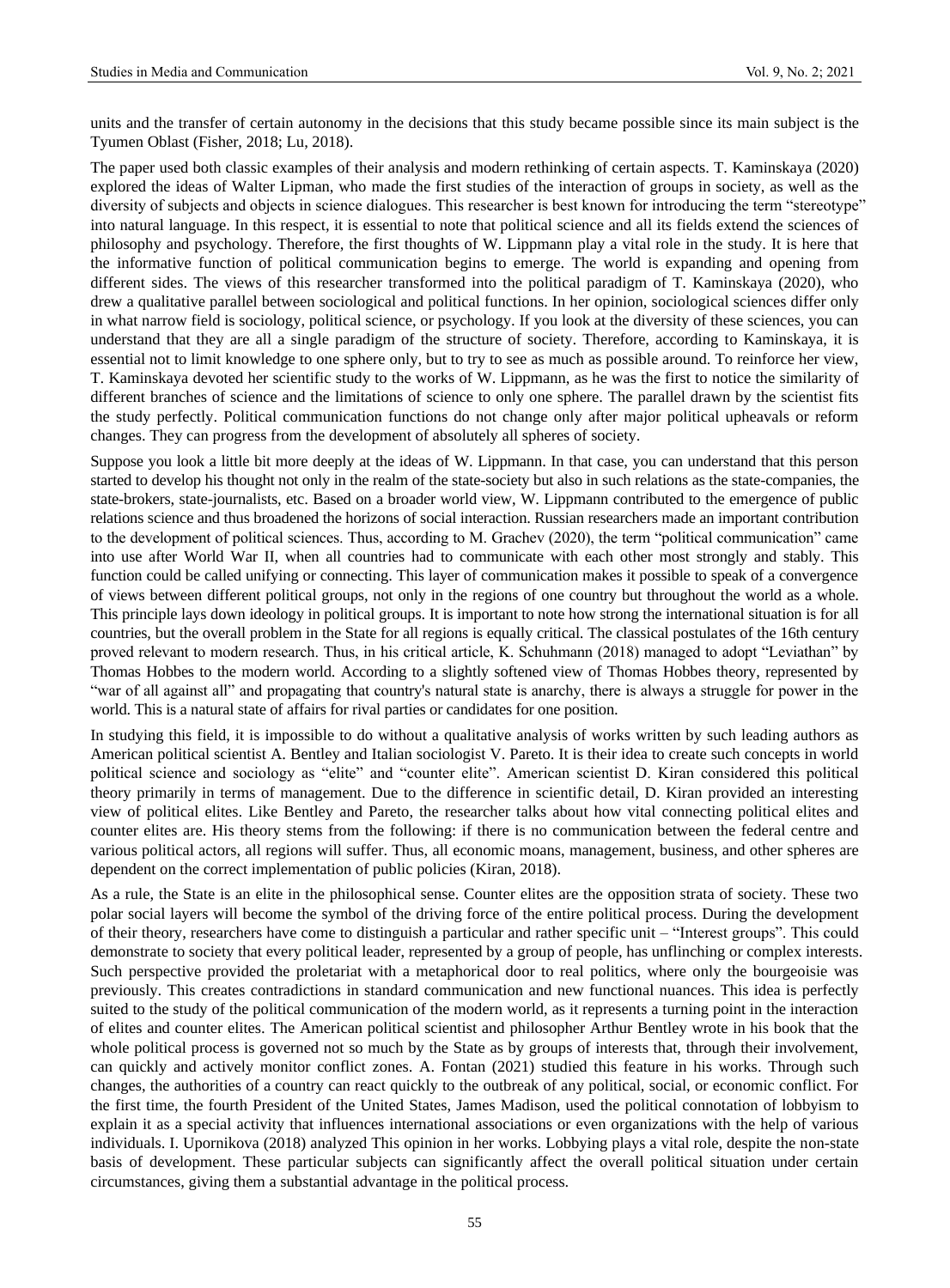The idea of American political scientist David Easton is critical in understanding the political system in general and its communications in particular. Having written many articles about D. Easton, H. Bang (2021) explained it in detail in his work. Thus, he introduced a more modern view of a somewhat irrelevant theory. According to H. Bang, the understanding of the system, described below, remains equal to the modified political organism of the State to this day.

The works of D. Easton, on which H. Bang (2021) relies, reflect the following idea: the political system as an essential sphere of state functioning, is absolutely open and represents a vulnerable organism for the "peremptory impact" of its environment. This environment can include several social constructs, institutions and economic shocks, and distant art and culture in a primitive sense. Thus, D. Easton believed that the political system was always skilfully governed by the innovations brought about by the environment, trying to incorporate all changes into its framework immediately, optimize them. D. Easton called all the interactions between the new introductory and the system itself as nothing more than "exchanges" and "transactions", logically leading to relations in the law of "input-output". Thus, the former included all the existing system requirements and its sound support in its implementation, and the latter all the consequences in the form of direct decisions and actions. The most crucial element that arises in this political mosaic is the so-called "feedback loop". This element determines the effectiveness and efficiency of everything that happens, from which the new one will take root in the political sphere or die. If the innovation became too revolutionary and progressive, it could lead to the collapse of the entire system, however flexible it might be. Although this theory dates back to the 1960s, its foundations are still valid today. Political communication is changing rapidly and adapting as quickly as possible. If there were political conferences exclusively for scientists and politicians 10 years ago, more and more interested sections of the population are accepting bureaucratic decisions nowadays. Thus, thanks to modern participation formats, the political debate is not only open to people from a particular region, but also to world thinkers. This significantly expands the political discourse, signalling the irreversible transformation of this sphere.

It is, of course, important to take into account not only the scope of information sources but also the constraints that the public system imposes on public activities. The Constitution, strictly defined legislative system's framework, and standard-setting activities in the Russian Federation may contain such limitations. As a constituent entity of the Russian Federation, the Tyumen Oblast and its political communication must fall within the strictly defined framework of State broadcasting. This political process will be a complex and intricate system, changing from year to year in response to the natural transformation of the world. The study was carried out as part of a study of the Russian Federation's constituent entity, which limits it regionally.

## **5. Conclusion**

The authors provided a qualitative study of the functions of political communication and their variability and successfully fulfilled the purpose of the work. As a region actively interacting with various actors of the political process, the Tyumen Oblast uses a complete set of tools for successful communication. This subject illustrates how the system of interaction between the Federal Centre and its regions is currently functioning. In the scientific literature, the authors have concluded that the change in the functions of political communication depends on the degree of development of the State itself and its openness to dialogue.

From the theoretical point of view, certain conclusions can help monitor changes in different structures of functional diversity of political interaction. Thus, the change in the format and functions of political communication, both in respect of such a region as the Tyumen region and the State as a whole, is a natural process of development. Looking back at how the organs of the State interact with each other, the authors were able to see how political communication is linked to the era in which it takes place. The more rapidly and effectively a political society develops, the more successful and liberal political communication within it will be. The information function of political communication spread to the entire population of the country and politically active objects of the regions. The regulatory function has begun to give more freedom to regions and other subjects.

In the course of the study, not only the importance of the functions of political discourse but also the degree of gradation of the actors themselves became clear. The development of this process' forms and functions depends on which organs are a system of interaction. Since the political sphere is very vulnerable and constantly changing, the subjects carry more specific features. Trade unions and political movements of the Tyumen Oblast are excellent examples of this. The response function has now become as developed as possible in the political system. Because of the rapid monitoring of grievances or the likelihood of conflict, there are no significant radical opposition forces in the Tyumen Oblast or elsewhere. The regional dimension also makes a significant contribution to the entire rhetoric of the political process. Using the example of the Tyumen Oblast, the authors are convinced that the constituent entities of the Russian Federation have many levers of pressure on the general political situation and are full participants in political communication at this stage of the development of the modern world.